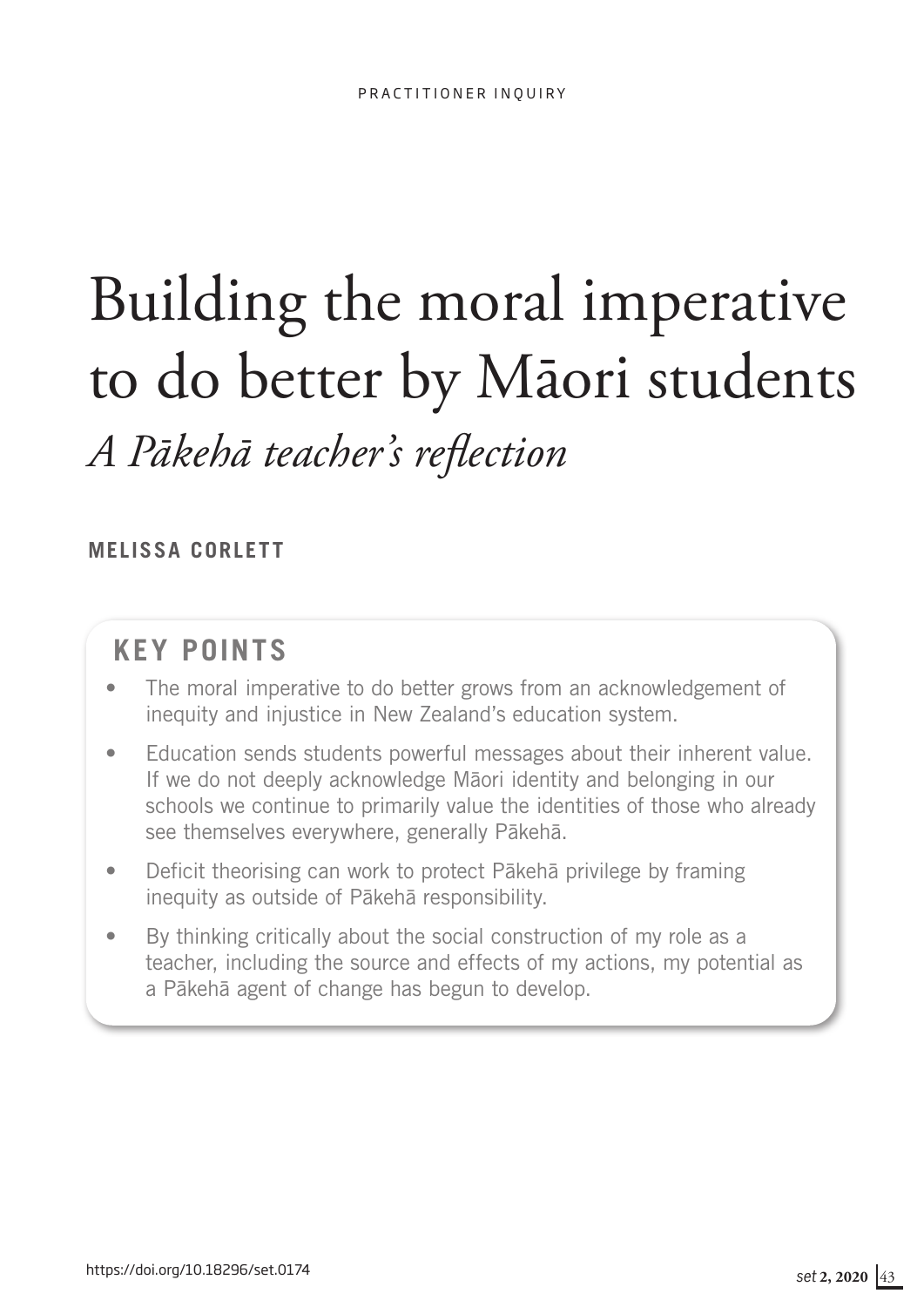The goal of the Poutama Pounamu blended learning course is to promote contexts for change where equity, excellence, and belonging for Māori and all learners can be realised. In this article I share some key learnings from my own journey through this course. I reflect on my path towards honouring the Treaty of Waitangi, including the challenges I have experienced in confronting Pākehā privilege and deficit theorising. I share my developing understanding of what it means for Māori to achieve success as Māori, as well as the meaning of ako and unfinishedness. Growing my own critical praxis has been uncomfortable, but the journey I share in this article is ultimately about hope. I believe that we can collaboratively build education to do better by Māori students, to benefit all learners and the nation.

At the beginning of 2018 I embarked on a blended e-learning programme provided by Poutama Pounamu. Poutama Pounamu is a group of academics and professional development facilitators at the University of Waikato. The course they offer is based on over 15 years of iterative research into what works best for Māori students and how change can be effective for all learners. I began the programme blissfully unaware of the challenges I would face and new thinking it would ignite. Poutama Pounamu supported me to see the world differently. It made visible to me the power structures in our society, especially how they move around and through me. I came to realise how power structures perpetuate and construct a reality rooted in inequity and injustice, a reality born of New Zealand's colonial history. This realisation was confronting and deeply uncomfortable, but it ultimately led me to develop my critical praxis and fill me with the hope and the agency to do better. I decided that I would no longer support the status quo.

As the year progressed, I attended two wānanga and worked through a series of modules and related resources. I learned and unlearned alongside a small group of educator colleagues, my fellow ākonga. We were learners and teachers together, contributing to the sense making, engaging in ako. After each meeting together, ākonga would anonymously contribute written reflections. The process led me to a number of key learnings, which I have developed into this article along with some of the recorded reflections from other ākonga.

## Learning 1. The importance of honouring the Treaty

The goal of the Poutama Pounamu<sup>1</sup> blended learning course is to promote contexts for change where equity, excellence and belonging for Māori can be realised. Inherent in this goal is the acknowledgement that change is desperately needed, few Māori learners experience equity, excellence and belonging to their full extent in New Zealand schools (see Office of the Auditor General, 2012; Berryman and Eley, 2018). These children are tangata whenua, Aotearoa's first people, and partners of the Treaty of Waitangi. As teachers our responsibilities to Māori are acknowledged in our professional standards (Teaching Council New Zealand, n.d.), which state that we must "demonstrate commitment to tangata whenuatanga and Tiriti o Waitangi partnership in Aotearoa New Zealand". Our responsibilities are also acknowledged in the vision of *The New Zealand Curriculum* which sets out that young people "will work to create an Aotearoa New Zealand in which Māori and Pākehā recognise each other as full Treaty partners, and in which all cultures are valued for the contributions they bring" (Ministry of Education, 2007, p. 8). Unfortunately, statements such as these do not appear to have significantly changed attitudes and practices in many schools. Despite partnership, participation, and protection being principles of the Treaty of Waitangi, on average, "Māori students leave school with lower qualifications and fewer life choices, which not only have implications for their own futures but for the future well-being of New Zealand society" (Berryman et al., 2014, p. 4). We must more deeply honour the Treaty of Waitangi.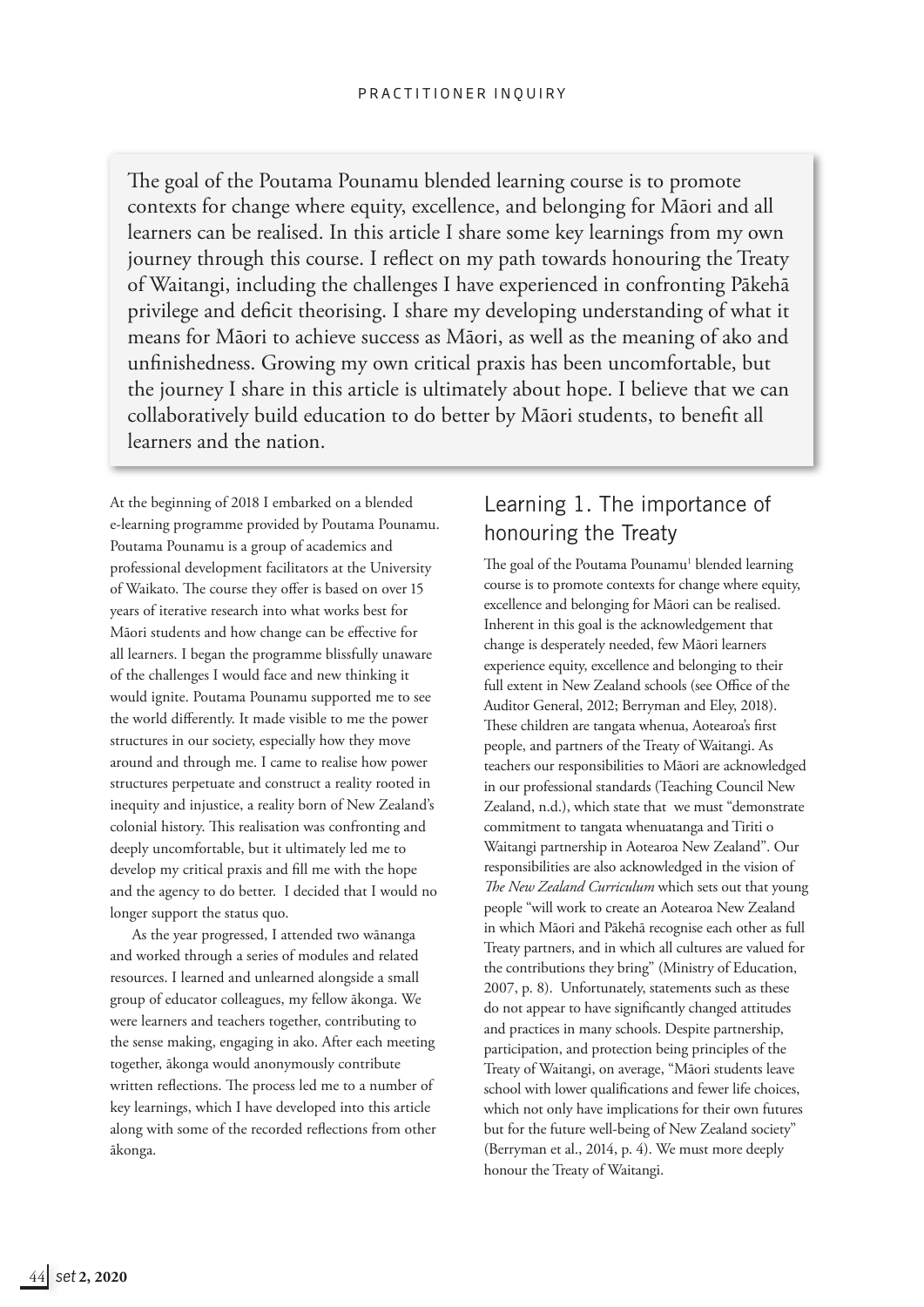## Learning 2. Confronting Pākehā privilege

As a Pākehā teacher in a New Zealand school I find the inequity within our education system and wider society disconcerting. As I engaged with the undeniable evidence presented in the Poutama Pounamu course and connected it to my teaching career, I was confronted by my own Pākehā privilege. As Margaret (2018) explains:

we [Pākehā] benefit daily from systems shaped for our white ways – our language, our cultural norms – and this has been achieved while denying Māori the basic rights to live and express themselves on their lands, in their ways … Regardless of personal politics or wealth, as Pākehā we all benefit from the dispossession of Māori. There are no exemptions from Pākehā privilege. (para. 12–13)

These understandings initially triggered my own "white fragility" (DiAngelo, 2011), and the cognitive dissonance it provoked felt very uncomfortable. But over time the evidence of inequity became a source of hope. From acknowledging injustices, the moral imperative to do better grows. As SooHoo (2004) states, "to admit one has witnessed an unjust act means one is compelled to respond with some moral action" (p. 202). The process of reflecting on my own struggles gave me some empathy and insight into how my fellow ākonga may respond. Together we built our resilience to have uncomfortable but vital conversations. The reflections from other ākonga suggested that many were finding the strength to grapple with confronting privilege:

as the dominant cultural group in NZ it is only too easy to be unaware of how ingrained racism impacts our thoughts and ideas about others. (Ākonga)

## Learning 3. Confronting deficit theorising

The prevailing response to the confronting statistics that show Pākehā privilege and Māori disadvantage in our schools and indeed in our wider society is to frame Māori as lacking, as in deficit (Bishop 2005). I was dismayed to realise how deficit views pervade popular media, social media, and wider society. For example, the outcry after a "Māori santa" (Stuff, 2018) rode a float in a Christmas parade illustrated beliefs about who fits where as many people justified their discomfort. I am disturbed when I hear deficit commentary now. I am even more disturbed by my prior inability or unwillingness to notice it before.

As Berryman et al. (2014) state, "this perception of Māori in deficit terms is well embedded in the fabric of New Zealand society. It has its roots in our colonial history and the Western ideology that drives our societal systems and structures" (p. 8). These views can work to

protect Pākehā privilege by framing the issue as outside of Pākehā control and responsibility. I recognise that I too have, at times, denied my own agency and sought comfort in justifying the status quo. Although confronting, I find hope in this learning because I have come to understand racist narratives as socially constructed. As a construct, they only hold their power when left unexamined. Indeed "we are only bound by it if we don't recognise it for what it is or don't wish to challenge it when we see it in action" (Berryman et al., 2014, p. 8). As the Poutama Pounamu ākonga progressed we grew our resolve to see what was in front of us, to examine what we had previously not seen. As one ākonga wrote:

[our discussions have] highlighted for me that changing people's perception of reality is very challenging. What people accept and expect can be hard to change, particularly when they are part of the dominant culture and their perception is fed by media and politics that are not based in fact but based on emotion. (Ākonga)

Another reflected on the inspiration to:

take opportunities personally to express my thoughts and ideas in relation to these issues when they arise through my work and personal life. Also to do my best to educate the young people I work with in a way that supports them to think critically about what they see and hear around them, the dominant cultures pervasive way of indoctrinating the masses. (Ākonga)

## Learning 4. The challenge of Māori achieving success as Māori

As my learning and unlearning progressed, I began to make more sense of my feeling that belonging, identity, and wellbeing are integral to achievement in school. I thought more deeply about these concepts and what they might mean for all students, especially for Māori students, in our schools. I reflected on previous Ka Hikitia professional development sessions and my limited ability to understand key concepts at that time. In this document, the need for change is clearly acknowledged:

there is much room for improvement in how well the education system is performing for particular groups of students and this needs urgent attention and focus for change. Too many Māori students are left behind and disengage from education before gaining the skills, knowledge and qualifications needed to reach their full potential. The negative impact of this on students, their whānau, wider communities and New Zealand is significant. Immediate and sustained change is needed (Ministry of Education, 2013, p. 5–6).

As I worked through the Poutama Pounamu modules the vision of "Māori achieving success as Māori" (Ministry of Education, 2013, p. 13), which I was unable to grasp before, began to make sense. My identity is embedded in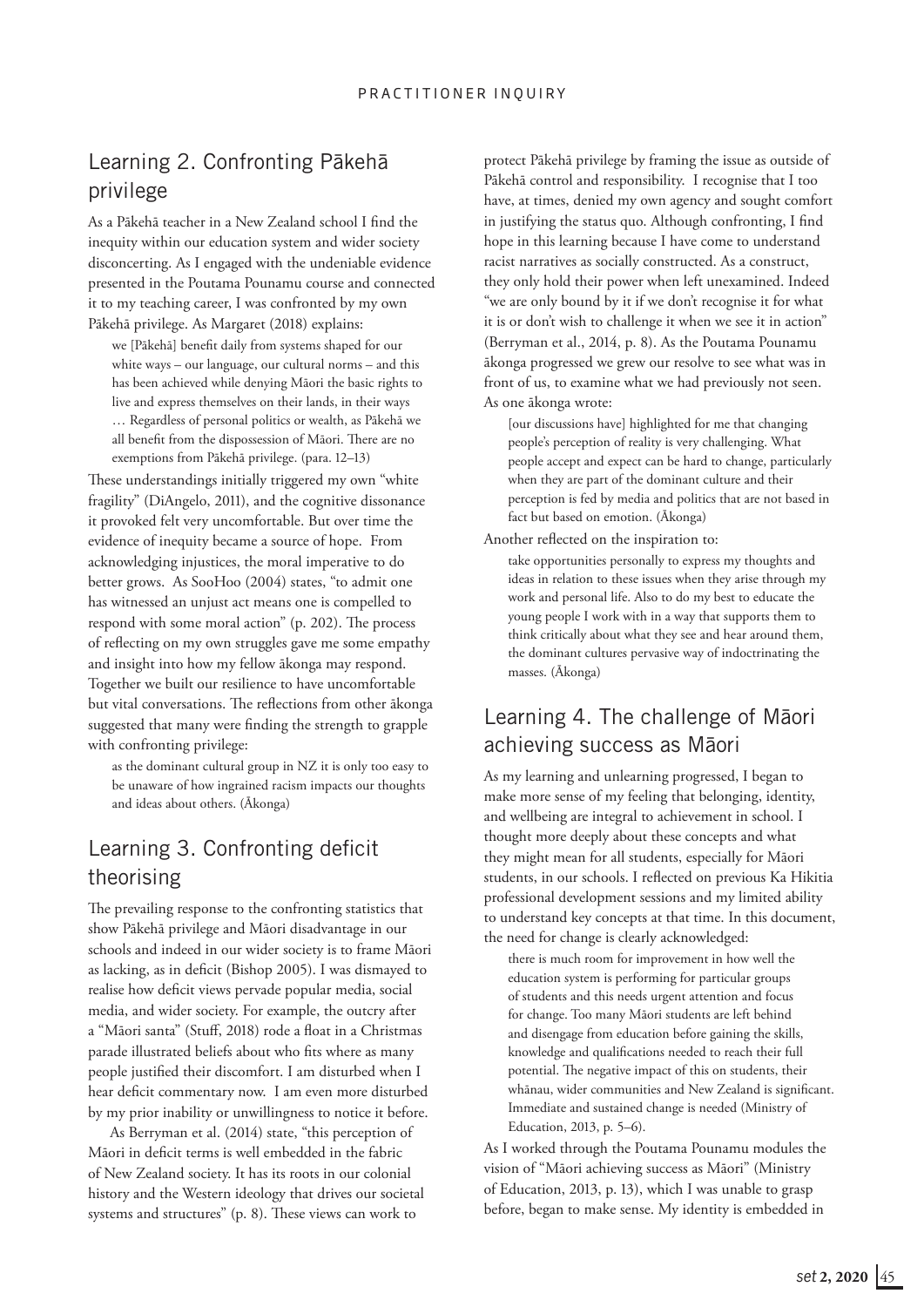#### PRACTITIONER INQUIRY

New Zealand's colonial societal systems and structures. As a Pākehā, I can see myself everywhere: in the language that is spoken; in the faces of those I recognise as the powerful; and in the values that uphold familiar institutions. As I came to understand this, I began to question what the reverse of this might mean for Māori students. Berryman and Eley (2018) found that listening to Māori youth gave insight into the effects of such systems and structures:

our students told of terrible school experiences. Nonengaged students told of their ongoing resistance to the structures and processes and even the people, leading to their schooling being a waste of time and, in many cases, the only option being an early exit from the education system. The engaged students told of finding ways to navigate the system that saw them achieve some educational success but resulted in them having to deny (or at least leave at the school gates) their language, culture and identity as Māori (p. 20).

The education system sends students powerful messages about their inherent value: "Education is the opening of identities. For many students, identification with, or marginalisation and alienation from, school, will have longer lasting and deeper effects than failing to master elements of the formal curriculum" (Wearmouth et al., 2009, p.30). If teachers do not acknowledge Māori identity and make space for belonging as Māori in our schools, we will continue to primarily value the identities of those who already see themselves everywhere, namely Pākehā (discussed further below). Ākonga on the Poutama Pounamu programme also made connections to the Ka Hikitia vision of Māori achieving success as Māori, with reflections such as:

you need to understand that everyone has differing perceptions, views and opinions on how culture and language is seen. We must ask, inquire and learn to give a holistic approach on this. (Ākonga)

Another stated:

that identifying with your own culture and taking pride in your culture is far from innate and in fact may have been buried by generations of bowing to the dominant culture. (Ākonga)

My understanding of my role and my agency in supporting "Māori achieving success as Māori" (Ministry of Education, 2013, p. 13) became clearer to me with the support of discussion and reading material. Alton-Lee (2003) identifies "some of the many ways in which teaching can inadvertently 'other' Māori learners in "mainstream" schooling and the impacts that such othering can have. For example, curriculum bias, a failure to recognise the crucial role of culture in education, and traditional teaching approaches can all trigger peer racism, bullying, negative classroom interactions, and student failure, even in the classrooms of well-intentioned, dedicated teachers" (pp. 13–14). By thinking critically about the social construction of my role as a teacher, including the source and effects of my acts, my potential as an agent of change began to develop. As Berryman and Eley (2018) state, "If we as educators continue to promote conditions where students feel they must fit in rather than truly belong, we will continue to undermine their wellbeing within education and we will risk failing to address the ensuing negative statistics" (p. 1). My fellow ākonga too began to see their own agency. One resolved

to identify my own lenses through which I perceive things and become aware of this ensuring I make a conscious effort to see from others' points of view. (Ākonga)

Another showed the building of capacity to respond to challenges faced by teachers:

to be truly culturally responsive is to teach from the knowledge and strengths the child brings from their own whānau, and we have to find a way to see and receive that knowledge even if it challenges our own ideas about teaching and learning. (Ākonga)

#### Learning 5. Ako and unfinishedness

As time went on, I began to think critically about the effectiveness of traditional teaching approaches (Alton-Lee, 2003) which prevail in many New Zealand schools. As Wearmouth et al. (2009) state, "schools as institutions are based to a large extent on an assumption that learning is individual, the result of teaching and has a beginning and end point" (p. 16). My current learning journey gave me an experience of ako. As stated by Poutama Pounamu, "we stress the magic of learning alongside and with each other in a non-judgmental space, which leads to greater benefits for all involved" (n.d.) These words resonated with my understandings of humans as social beings who are born to learn *together* (see Ministry of Education, 2014, p. 15). I know this magic and it is powerful. Other ākonga reflections indicated their experience of ako:

[It] was good to have a big group discussion about the topics. I felt that by discussing and working collaboratively we were able to get a better understanding of the topics and come up with better potential solutions/answers. (Ākonga)

... the discussions are very much the sense making that you want to achieve in the classroom; everyone brings their own experiences and viewpoints and listening to them adds another layer to my understanding. (Ākonga)

One reiterated my own thoughts, stating that:

these meetings give me an opportunity to have professional discussions with my peers that impacts my role as a teacher and leader. They motivate and inspire me to reflect on my practice and are a positive way to discuss ideas and challenges. (Ākonga)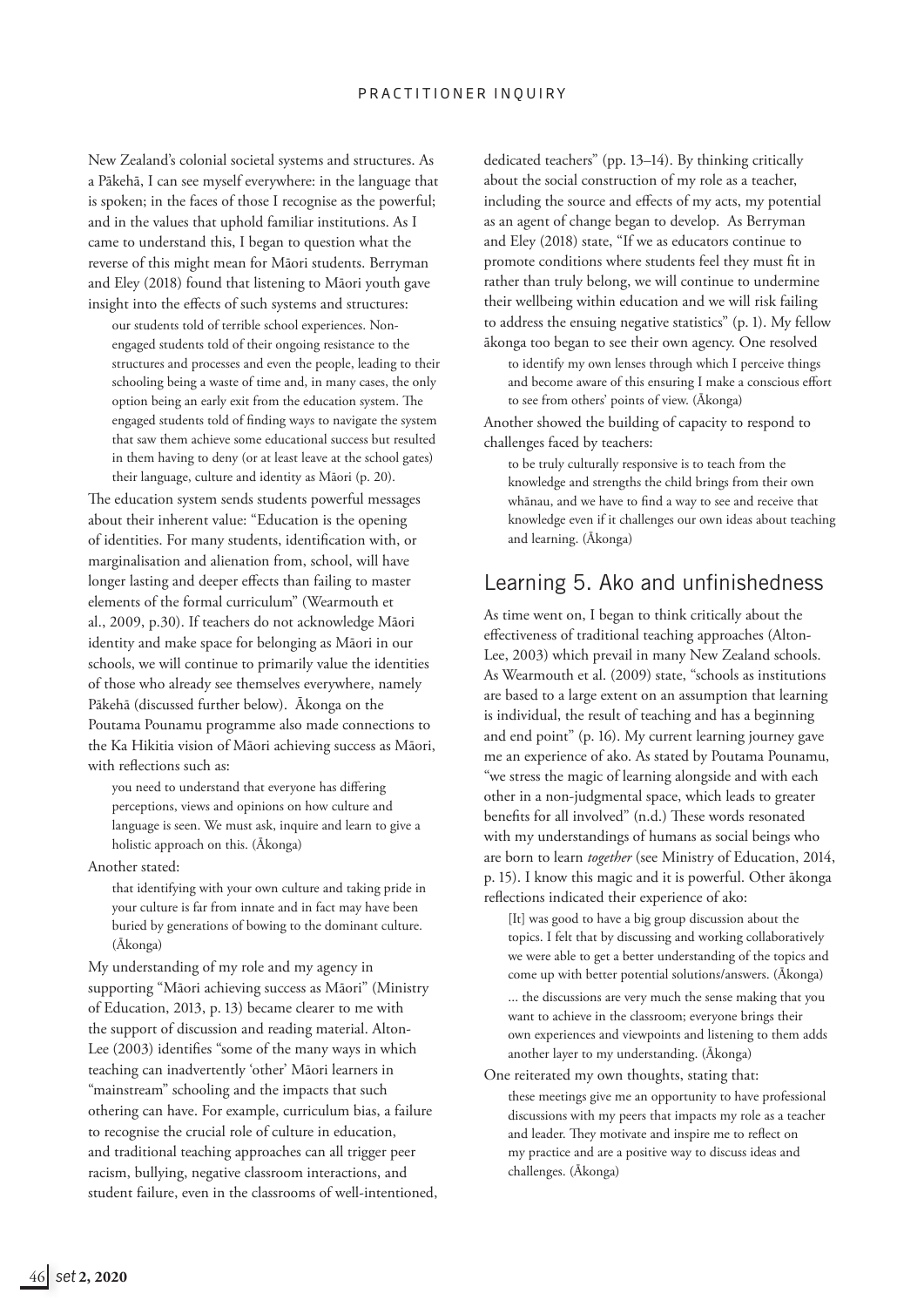My understanding of ako was further developed by Soo Hoo's (2015) citation of Freire (1998): "there is no teaching without learning, so when teachers recognize the reciprocity in the teaching and learning process, they realise that it is unfinishedness that allows us to mutually educate each other. Unfinishedness dethrones authority because there are no sole authorities within this concept" (p. 253). I saw this concept of unfinishedness as a pathway towards power sharing and lifelong learning. I am learning and I will never be finished. Indeed I believe that all humans are learning and we learn best together. In this way everybody is connected and this idea fills me with hope:

by surrendering 'knowing' for humility of not knowing, the full potentiality of the human race comes into focus. Unfinishedness is the watermark for open-mindedness, respect and humility. Our consciousness of our unfinishedness and our vulnerability as human beings move us towards one another, breeding co-learning and cocreation. (Soo Hoo, 2015, p.253)

I find this to be an immensely exciting prospect.

## Learning 6. Developing a critical praxis

Developing a critical praxis<sup>2</sup> in order to be an agent of change in my school and, hopefully, the wider education system is uncomfortable, challenging work. I have struggled at times and I have seen my colleagues and ākonga struggle too. The Poutama Pounamu blended learning process has supported me to build my capability. Berryman et al. (2015) state that:

the driver for reform rests with leaders who embrace the moral imperative to be the agents of change and who underpin their leadership with a refusal to tolerate a status quo that includes disparity for Māori students within their school. This ensures that the work is lead with a real sense of urgency and with courage to persist with the kaupapa by reframing the situation so that new emancipatory possibilities can be revealed. (p.66)

I have gained the strength and understanding to work with others to do this and I have reason to be hopeful that other ākonga did too:

it inspires me to make a difference and encourages me to think about things from a new perspective but also to consider my existing position as a learner. (Ākonga)

#### Another resolved to:

make changes to the way I work in the classroom with all students but in particular the Māori students I teach. This will lead to: Improved teacher practice and relationships with students, believing in the students potential and feeling a greater responsibility for the children's success. (Ākonga)

My learning journey has supported me to connect with my own critical praxis. I cannot "unsee" that patterns of achievement are steeped in inequity and injustice and

I believe educators must stop blaming those who are underserved for these inequities. We must acknowledge this as a tragic waste of potential and opportunity for all the peoples of Aotearoa. Pākehā teachers can do much more to recognise the importance and value of identity and belonging and excellence as Māori in schools. We must see clearly our history, including how systems and structures have been built to disregard and depreciate the identities of Māori learners and whānau. We must decolonise. We must grasp the moral imperative to work hard, be uncomfortable, be brave, and look deeply. Then we can see our systems for what they are, something that we have constructed and something we can together deconstruct. Through this journey I have found the hope that we can collaboratively build education to do better by Māori students, to benefit all learners and the nation.

## Acknowledgements

I would like to acknowledge Mere Berryman and Elizabeth Eley for their support and encouragement with this article and all my studies. I would also like to thank my fellow ākonga for their time, engagement and reflections. Thank you Abbe Amohanga, Katrina Raven, Elise Strickett, Victoria Richardson, Dylan Turnbull, Kerry Mathieson and Kirsten McGhie.

#### Notes

- 1. https://poutamapounamu.org.nz/
- 2. Paulo Freire defines praxis in Pedagogy of the Oppressed as «reflection and action directed at the structures to be transformed".

### References

- Alton-Lee, A. (2003). *Quality teaching for diverse students in schooling: Best evidence synthesis.* Ministry of Education.
- Berryman, M., & Eley, E. (2018). Gathering and listening to the voices of Māori youth: What are the system responses? In R. Bourke and J. Loveridge (eds.) *Radical collegiality through student voice* (pp. 103–126). Springer Nature Singapore. https://doi.org/10.1007/978-981-13-1858-0\_7

Berryman, M., Eley, E., Ford, T., & Egan, M. (2015). Leadership: Going beyond personal will and professional skills to give life to Ka Hikitia. *Journal of Educational Leadership, Policy and Practice*. *30*(2). 56–67.

Berryman, M., Egan, M., & Ford, T. (2014). *Sustaining and spreading education reform: including marginalised students*. https://poutamapounamu.org.nz/module-10

Bishop, R. (2005). Pathologizing the lived experiences of the indigenous Māori people of Aotearoa New Zealand. In Shields, C., Bishop, R. & Mazawi, A. (Eds), *Pathologizing practices: The impact of deficit thinking on education* (pp. 55–84). Peter Lang.